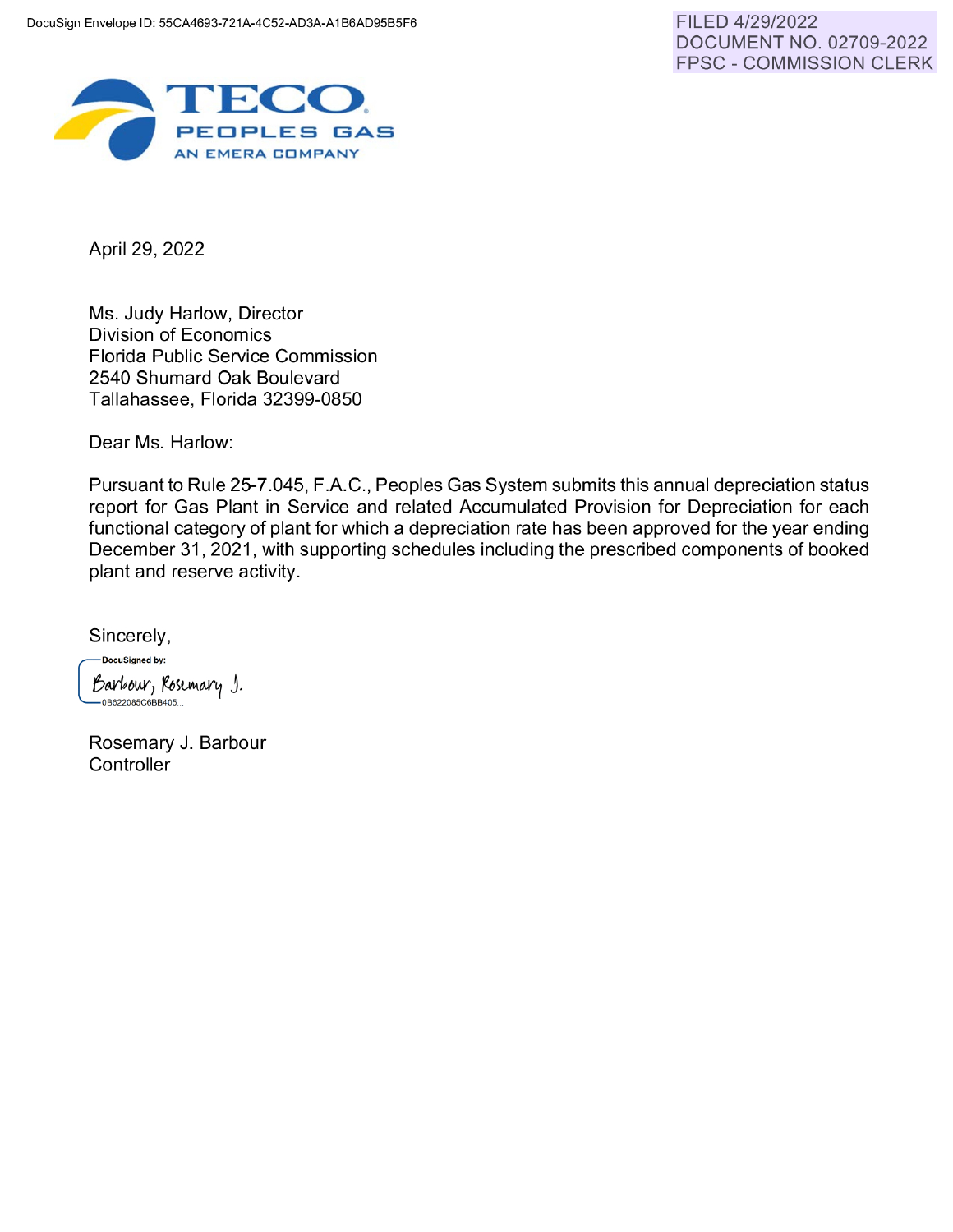Name of Respondent **For the Year Ended** 

Peoples Gas System Dec. 31, 2021

## **SUMMARY OF UTILITY PLANT AND ACCUMULATED PROVISIONS FOR DEPRECIATION, AMORTIZATION AND DEPLETION**

| Line            | Item                                                            | Total                        | Gas           |
|-----------------|-----------------------------------------------------------------|------------------------------|---------------|
| No.             | (a)                                                             | (b)                          | (c)           |
|                 | <b>UTILITY PLANT</b><br>2 In Service                            |                              |               |
| 3               | 101 Plant in Service (Classified)                               | 2,168,081,826                | 2,168,081,826 |
| 4               | 101.1 Property Under Capital Leases                             |                              |               |
| 5 <sup>1</sup>  | 102 Plant Purchased or Sold                                     |                              |               |
| 6               | 106 Completed Construction not Classified                       | 297,505,686                  | 297,505,686   |
| 7               | 103 Experimental Plant Unclassified                             |                              |               |
| 8               | 104 Leased to Others                                            | 13,128,442                   | 13,128,442    |
| $\overline{9}$  | 105 Held for Future Use                                         | 1,939,552                    | 1,939,552     |
| 10 <sup>1</sup> | 114 Acquisition Adjustments                                     | 5,031,897                    | 5,031,897     |
| 11              | TOTAL Utility Plant (Total of lines 3 through 10)               | 2,485,687,403                | 2,485,687,403 |
| 12              | 107 Construction Work in Progress                               | 147,483,850                  | 147,483,850   |
|                 | 13 Accum. Provision for Depreciation, Amortization, & Depletion | 854,647,545                  | 854,647,545   |
| 14              | Net Utility Plant (Total of lines 11 plus 12                    | 1,778,523,708                | 1,778,523,708 |
|                 | less line 13)                                                   |                              |               |
| 15              | DETAIL OF ACCUMULATED PROVISIONS FOR                            |                              |               |
|                 | DEPRECIATION, AMORTIZATION AND DEPLETION                        |                              |               |
|                 | 16 In Service:                                                  |                              |               |
| 17              | 108 Depreciation                                                | 846, 177, 695                | 846, 177, 695 |
| 18              | 111 Amort. and Depl. of Producing Nat. Gas Land & Land Rights   |                              |               |
| 19              | 111 Amort. of Underground Storage Land and Land Rights          |                              |               |
| <b>20</b>       | 119 Amortization of Other Utility Plant                         |                              |               |
| 21              | TOTAL in Service (Total of lines 17 through 20)                 | 846,177,695                  | 846, 177, 695 |
|                 | 22 Leased to Others                                             |                              |               |
| 23              | 108 Depreciation                                                | 3,441,697                    | 3,441,697     |
| 24              | 111 Amortization and Depletion                                  |                              |               |
| 25              | TOTAL Leased to Others (Total of lines 23 and 24)               | 3,441,697                    | 3,441,697     |
|                 | 26 Held for Future Use                                          |                              |               |
| 27              | 108 Depreciation                                                |                              |               |
| 28              | 111 Amortization                                                | $\qquad \qquad \blacksquare$ |               |
| 29              | TOTAL Held for Future Use (Enter. Tot. of lines 27 and 28)      |                              |               |
|                 | 30 111 Abandonment of Leases (Natural Gas)                      |                              |               |
| 31              | 115 Amortization of Plant Acquisition Adjustment                | 5,028,153                    | 5,028,153     |
| 32              | TOTAL Accum. Provisions (Should agree with line 13 above)       |                              |               |
|                 | (Total of lines 21, 25, 29, 30, and 31)                         | 854,647,545                  | 854,647,545   |
|                 |                                                                 |                              |               |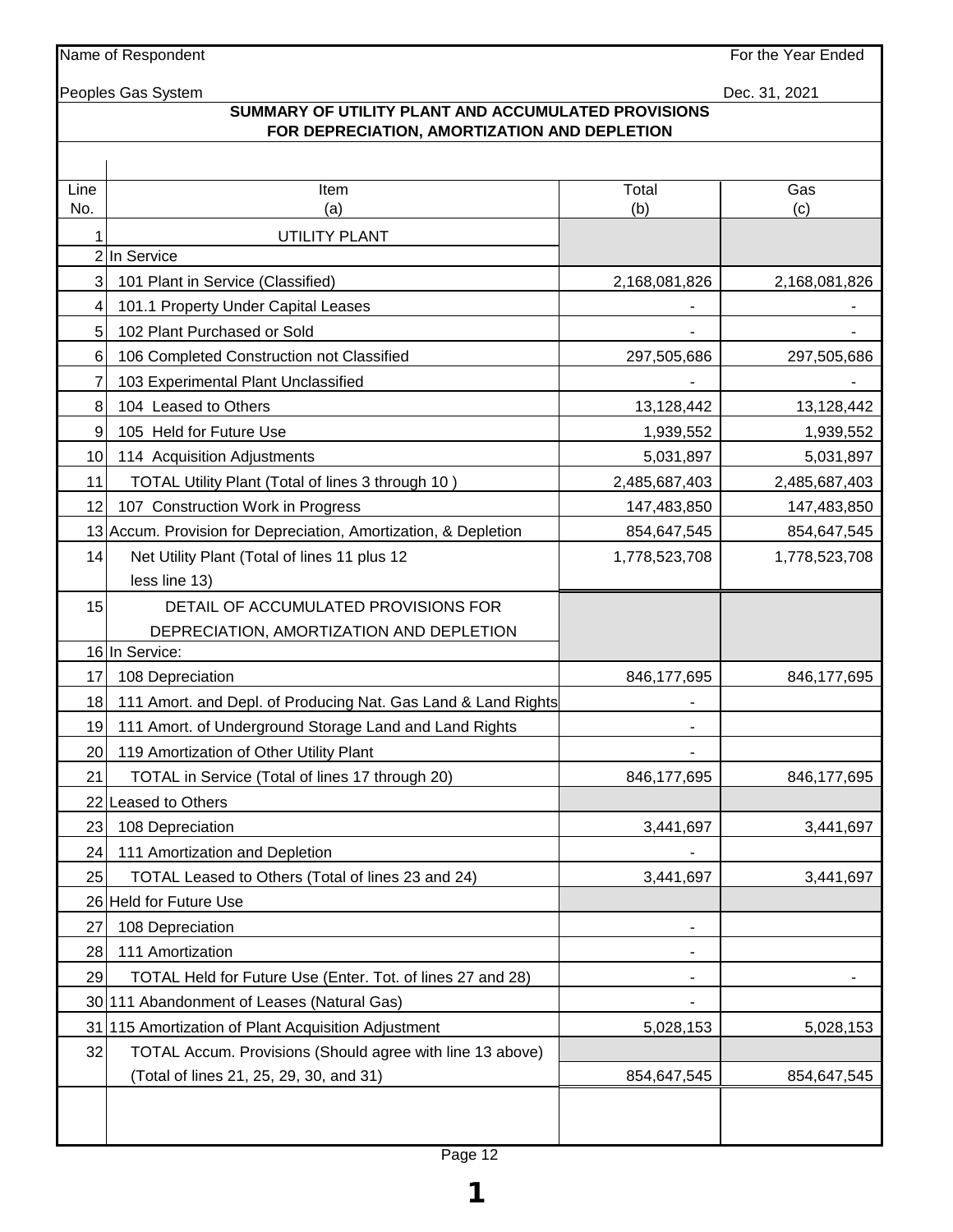| __<br><b>Annual Status Report</b> |  |  |
|-----------------------------------|--|--|
|                                   |  |  |

**Analysis of Plant in Service Accounts** 

**Company: Peoples Gas System**

**For the Year Ended December 31, 2021 Page 1 of 2**

| Acct.<br>No. | <b>Account</b><br><b>Description</b>     | Depr.<br>Rate | <b>Beginning</b><br>Balance* | <b>Additions</b> | <b>Retirements</b> | Reclass.                 | <b>Adjustments</b> | <b>Transfers</b>         | <b>Ending</b><br>Balance* |
|--------------|------------------------------------------|---------------|------------------------------|------------------|--------------------|--------------------------|--------------------|--------------------------|---------------------------|
|              | <b>Amortizable General Plant Assets:</b> |               |                              |                  |                    |                          |                    |                          |                           |
| 30100        | Organization                             | 0.0           | 12,620                       |                  |                    |                          |                    |                          | 12,620                    |
| 30200        | Franchise & Consents                     | 4.0           |                              |                  |                    |                          |                    |                          |                           |
| 30300        | Misc Intangible Plant                    | 4.0           | 815,325                      |                  |                    |                          |                    |                          | 815,325                   |
| 30301        | Custom Intangible Plant                  | 6.6           | 48,478,260                   | 6,514,346        |                    |                          |                    |                          | 54,992,606                |
| 37402        | <b>Land Rights</b>                       | 1.3           | 4,268,873                    |                  |                    |                          |                    |                          | 4,268,873                 |
| 39002        | Structures & Improve Leases              | 2.4           | 134,160                      |                  |                    |                          |                    | $\blacksquare$           | 134,160                   |
|              | <b>Subtotal</b>                          |               | 53,709,238                   | 6,514,346        |                    |                          |                    |                          | 60,223,584                |
|              | <b>Depreciable Assets:</b>               |               |                              |                  |                    |                          |                    |                          |                           |
| 37400        | <b>Land Distribution</b>                 | 0.0           | 9,370,594                    | 5,615,279        |                    |                          |                    |                          | 14,985,873                |
| 37500        | Structures & Improvements                | 2.8           | 25,343,701                   | 377,965          |                    |                          | 102,563            |                          | 25,824,229                |
| 37600        | <b>Mains Steel</b>                       | 2.1           | 569,320,615                  | 109,989,262      | (1,619,165)        |                          |                    |                          | 677,690,712               |
| 37602        | <b>Mains Plastic</b>                     | 1.6           | 656,625,851                  | 61,478,165       | (1,200,238)        |                          |                    |                          | 716,903,779               |
| 37700        | 37700 - Compressor Equipment             | 3.0           |                              | 19,091,948       |                    |                          |                    |                          | 19,091,948                |
| 37800        | Meas & Reg Station Eqp Gen               | 2.7           | 20,896,501                   | 461,680          | (1,620)            |                          |                    | $\overline{a}$           | 21,356,560                |
| 37900        | Meas & Reg Station Eqp City              | 2.1           | 71,073,072                   | 13,788,728       |                    |                          |                    |                          | 84,861,799                |
| 38000        | <b>Services Steel</b>                    | 4.0           | 59,114,342                   | 4,005,772        | (275, 794)         |                          |                    | $\overline{\phantom{a}}$ | 62,844,320                |
| 38002        | Services Plastic                         | 2.7           | 437,739,660                  | 50,008,395       | (404, 035)         |                          |                    |                          | 487,344,020               |
| 38100        | <b>Meters</b>                            | 5.0           | 78,486,740                   | 6,363,476        | (224, 015)         | $\overline{\phantom{a}}$ |                    | $\overline{\phantom{a}}$ | 84,626,201                |
| 38200        | Meter Installations                      | 2.2           | 72,938,457                   | 8,488,658        | (14, 234)          |                          |                    |                          | 81,412,881                |
| 38300        | <b>House Regulators</b>                  | 1.8           | 17,422,178                   | 868,692          | (3, 422)           |                          |                    | $\overline{\phantom{a}}$ | 18,287,448                |
| 38400        | <b>House Regulator Installs</b>          | 1.9           | 27,749,854                   | 4,412,286        | (2,016)            |                          |                    |                          | 32,160,124                |
| 38500        | Meas & Reg Station Eqp Ind               | 2.3           | 15,033,019                   | 16,712           |                    |                          |                    | $\overline{a}$           | 15,049,731                |
| 38700        | Other Equipment                          | 3.0           | 10,740,124                   | 2,185,878        |                    |                          |                    |                          | 12,926,003                |
| 39000        | Structures & Improvements                | 2.4           | 28,184                       |                  |                    |                          |                    | $\overline{\phantom{a}}$ | 28,184                    |
| 39100        | <b>Office Furniture</b>                  | 5.9           | 2,450,198                    | (69,076)         | (502, 607)         |                          |                    |                          | 1,878,515                 |
| 39101        | <b>Computer Equipment</b>                | 11.1          | 5,055,910                    | 6,136            | (1,851,192)        | $\overline{\phantom{a}}$ |                    |                          | 3,210,854                 |
| 39102        | <b>Office Equipment</b>                  | 6.7           | 1,412,718                    | 153,845          |                    |                          | (102, 563)         |                          | 1,463,999                 |
| 39103        | 39103 - Office Furniture                 | 0.0           |                              |                  |                    |                          |                    |                          |                           |
| 39201        | Vehicles up to 1/2 Tons                  | 7.0           | 8,381,418                    | 463,956          | (825, 806)         |                          |                    |                          | 8,019,568                 |
| 39202        | Vehicles from 1/2 - 1 Tons               | 5.6           | 13,798,041                   | 2,344,502        | (405, 524)         |                          |                    |                          | 15,737,019                |
| 39204        | Trailers & Other                         | 2.9           | 3,060,286                    | 225,583          | (3,865)            |                          |                    |                          | 3,282,004                 |
| 39205        | Vehicles over 1 Ton                      | 6.6           | 2,902,053                    | 2,191            |                    |                          |                    |                          | 2,904,243                 |
| 39300        | <b>Stores Equipment</b>                  | 4.2           | 1,283                        |                  |                    |                          |                    |                          | 1,283                     |
| 39400        | Tools, Shop & Garage Equip               | 5.6           | 7,191,815                    | (50, 428)        | (96, 232)          |                          |                    |                          | 7,045,155                 |
| 39401        | <b>CNG Stations</b>                      | 5.0           | 49,419                       |                  |                    |                          |                    |                          | 49,419                    |
| 39500        | Laboratory Equipment                     | 5.0           |                              |                  |                    |                          |                    |                          |                           |
| 39600        | <b>Power Operated Equipment</b>          | 2.7           | 3,056,567                    | 48,793           |                    |                          |                    |                          | 3,105,360                 |
| 39700        | <b>Communication Equipment</b>           | 7.7           | 3,915,912                    |                  | (855, 384)         |                          |                    |                          | 3,060,528                 |
| 39800        | Miscellaneous Equipment                  | 5.0           | 269,902                      | (57, 735)        |                    |                          |                    |                          | 212,167                   |
| 39900        | <b>Other Tangible Property</b>           | 0.0           |                              |                  |                    |                          |                    |                          |                           |
|              |                                          |               |                              |                  |                    |                          |                    |                          |                           |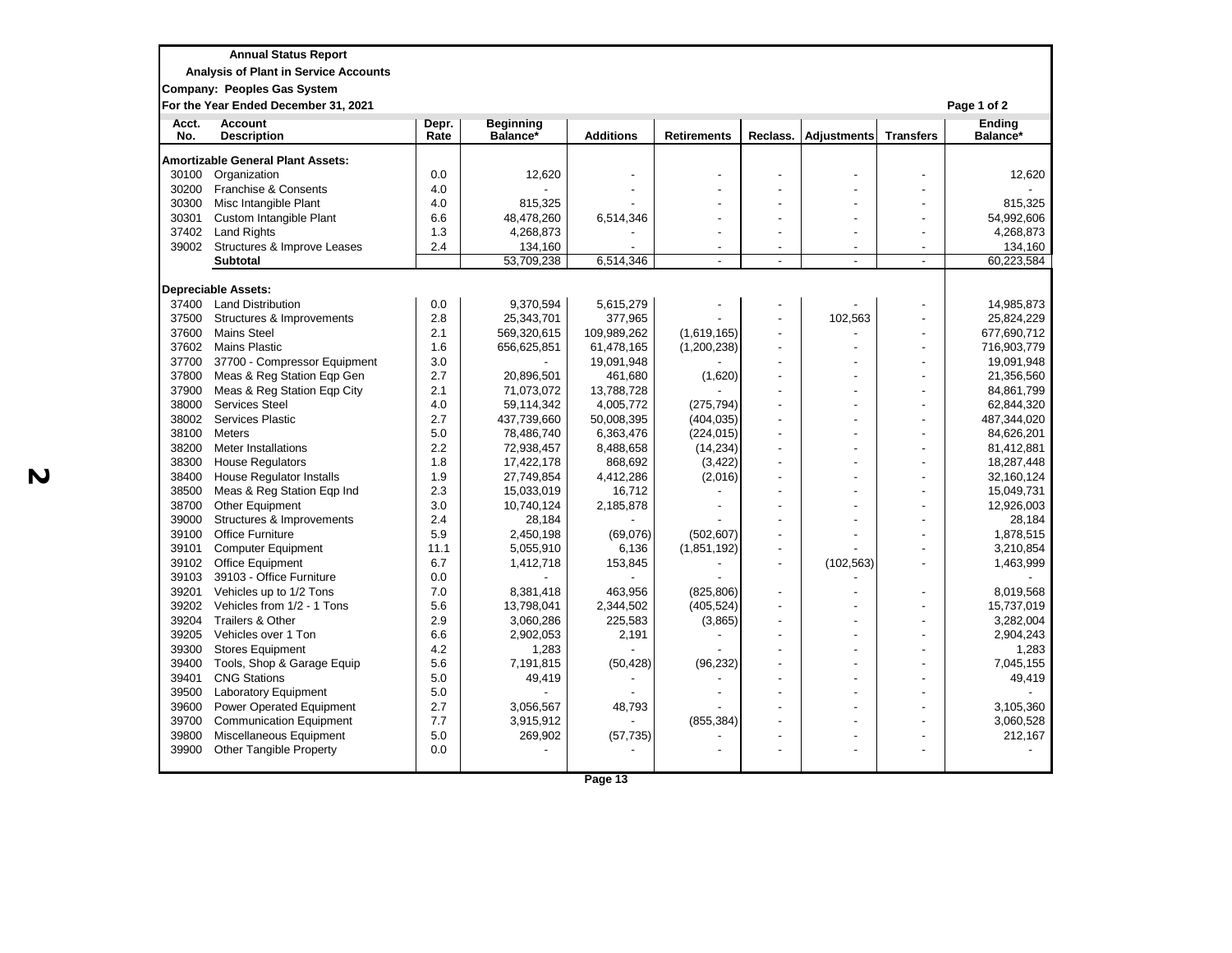| <b>Annual Status Report</b>               |               |                             |                       |                                                  |        |        |            |                             |
|-------------------------------------------|---------------|-----------------------------|-----------------------|--------------------------------------------------|--------|--------|------------|-----------------------------|
| Analysis of Plant in Service Accounts     |               |                             |                       |                                                  |        |        |            |                             |
| <b>Company: Peoples Gas System</b>        |               |                             |                       |                                                  |        |        |            |                             |
| For the Year Ended December 31, 2021      |               |                             |                       |                                                  |        |        |            | Page 2 of 2                 |
| Acct.<br>Account                          | Depr.<br>Rate | Beginning<br>Balance*       |                       |                                                  |        |        |            | Ending<br>Balance*          |
| <b>Description</b><br>No.<br>(Continued)  |               |                             | <b>Additions</b>      | Retirements   Reclass.   Adjustments   Transfers |        |        |            |                             |
|                                           |               |                             |                       |                                                  |        |        |            |                             |
|                                           |               |                             |                       |                                                  |        |        |            |                             |
|                                           |               |                             |                       |                                                  |        |        |            |                             |
|                                           |               |                             |                       |                                                  |        |        |            |                             |
|                                           |               |                             |                       |                                                  |        |        |            |                             |
|                                           |               |                             |                       |                                                  |        |        |            |                             |
|                                           |               |                             |                       |                                                  |        |        |            |                             |
|                                           |               |                             |                       |                                                  |        |        |            |                             |
|                                           |               |                             |                       |                                                  |        |        |            |                             |
|                                           |               |                             |                       |                                                  |        |        |            |                             |
|                                           |               |                             |                       |                                                  |        |        |            |                             |
|                                           |               |                             |                       |                                                  |        |        |            |                             |
|                                           |               |                             |                       |                                                  |        |        |            |                             |
|                                           |               |                             |                       |                                                  |        |        |            |                             |
|                                           |               |                             |                       |                                                  |        |        |            |                             |
|                                           |               |                             |                       |                                                  |        |        |            |                             |
|                                           |               |                             |                       |                                                  |        |        |            |                             |
|                                           |               |                             |                       |                                                  |        |        |            |                             |
|                                           |               |                             |                       |                                                  |        |        |            |                             |
|                                           |               |                             |                       |                                                  |        |        |            |                             |
|                                           |               |                             |                       |                                                  |        |        |            |                             |
| <b>Capital Recovery Schedules:</b>        |               |                             |                       |                                                  |        |        |            |                             |
|                                           |               |                             |                       |                                                  |        |        |            |                             |
|                                           |               |                             |                       |                                                  |        |        |            |                             |
|                                           |               |                             |                       |                                                  |        |        |            |                             |
| Total Account 101 and 106*                |               | 2,177,137,654               | 296,735,007           | (8, 285, 149)                                    | $\sim$ | $\sim$ | $\sim$ $-$ | 2,465,587,512               |
|                                           |               |                             |                       |                                                  |        |        |            |                             |
|                                           |               |                             |                       |                                                  |        |        |            |                             |
| 10400 Lease to Others                     | 5.0           | 13,128,442                  | $\sim$                |                                                  | $\sim$ |        |            | 13,128,442                  |
| 10500 Property Held for Future Use        | $0.0\,$       | 1,939,552                   |                       |                                                  |        |        |            | 1,939,552                   |
| 11400 Acquisition Adjustment              | 0.0           | 5,031,897                   |                       |                                                  |        |        |            | 5,031,897                   |
| Subtotal<br><b>Total Utility Plant **</b> |               | 20,099,891<br>2,197,237,545 | $\sim$<br>296,735,007 | $\sim$<br>(8, 285, 149)                          | $\sim$ | $\sim$ | $\sim$     | 20,099,891<br>2,485,687,403 |
|                                           |               |                             |                       |                                                  | $\sim$ | $\sim$ | $\sim$     |                             |

**Note: \*\* The total of ending balances must agree to Line 11, Page 12.**

**3**

**Page 14**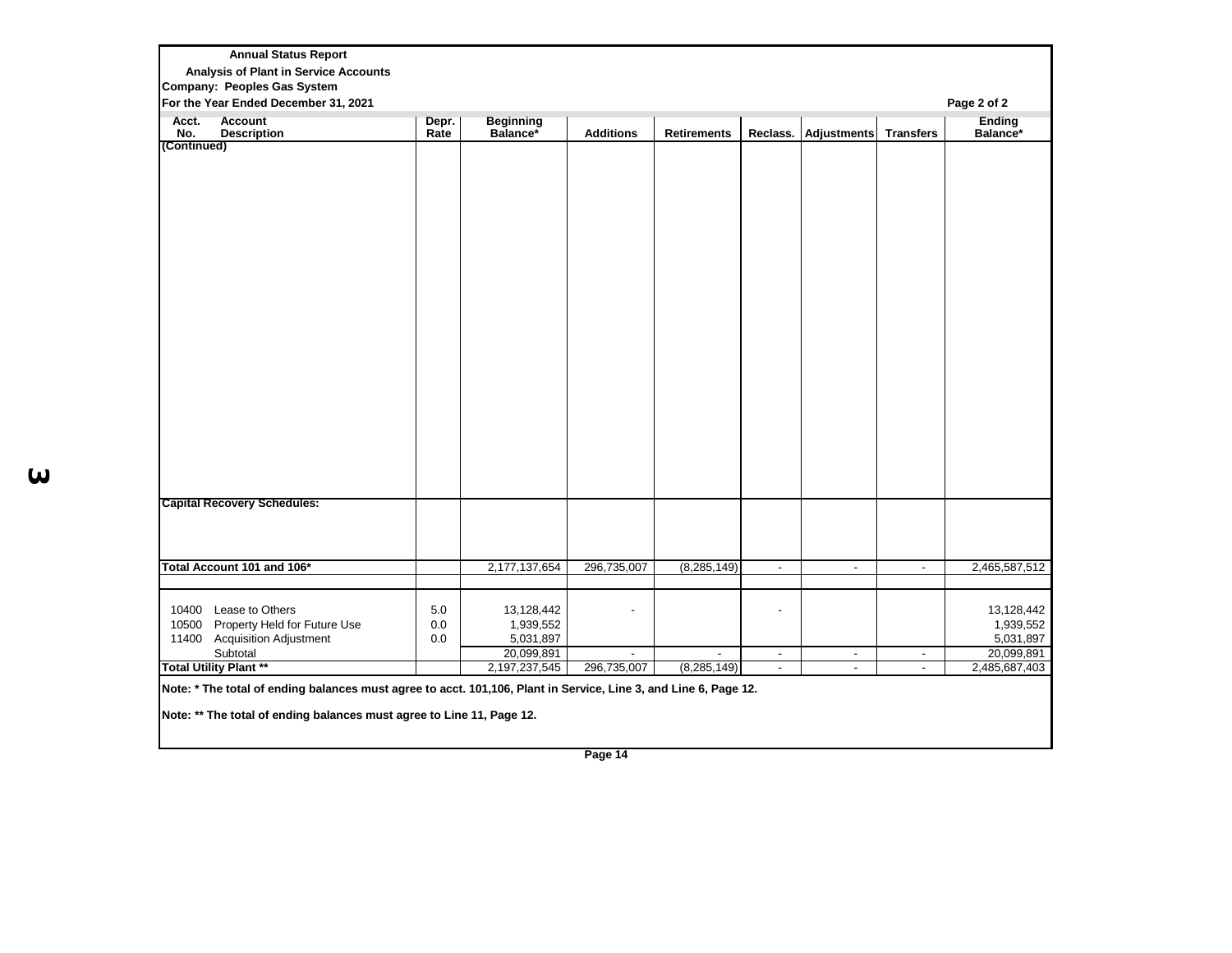|              |                                                                                                                                   |                              |                                        | <b>Annual Status Report</b> |                                                                |         |                |                    |                  |                           |
|--------------|-----------------------------------------------------------------------------------------------------------------------------------|------------------------------|----------------------------------------|-----------------------------|----------------------------------------------------------------|---------|----------------|--------------------|------------------|---------------------------|
|              |                                                                                                                                   |                              |                                        |                             | Analysis of Entries in Accumulated Depreciation & Amortization |         |                |                    |                  |                           |
|              | <b>Company: Peoples Gas System</b><br>For the Year Ended December 31, 2021                                                        |                              |                                        |                             |                                                                |         |                |                    |                  | Page 1 of 2               |
| Acct.<br>No. | <b>Account</b><br><b>Description</b>                                                                                              | <b>Beginning</b><br>Balance* | <b>Depreciation</b><br><b>Accruals</b> | <b>Retirements</b>          | <b>Cost of</b><br>Removal                                      | Salvage | Reclass.       | <b>Adjustments</b> | <b>Transfers</b> | <b>Ending</b><br>Balance* |
|              | <b>Amortizable General Plant Assets:</b>                                                                                          |                              |                                        |                             |                                                                |         |                |                    |                  |                           |
|              | 30100 Organization                                                                                                                |                              |                                        |                             |                                                                |         |                |                    |                  |                           |
|              | 30200 Franchise & Consents                                                                                                        |                              |                                        |                             |                                                                |         |                |                    |                  |                           |
|              | 30300 Misc Intangible Plant                                                                                                       | 815,325                      |                                        |                             |                                                                |         |                |                    |                  | 815,325                   |
|              | 30301 Custom Intangible Plant                                                                                                     | 16,901,292                   | 3,476,483                              |                             |                                                                |         |                |                    |                  | 20,377,775                |
|              | 37402 Land Rights                                                                                                                 | 928,144                      | 55,495                                 |                             |                                                                |         |                |                    |                  | 983,639                   |
|              | 39002 Structures & Improve Leases                                                                                                 | 26.747                       | 3,354                                  |                             |                                                                |         |                |                    |                  | 30,101                    |
|              | Subtotal 108 - 404 *                                                                                                              | 18,671,508                   | 3,535,332                              |                             |                                                                |         | $\overline{a}$ | $\overline{a}$     | $\overline{a}$   | 22,206,840                |
|              | Items necessary to reconcile the total amortization accrual amount to Acct. 404.3, Amortization Expense, shown on Line 7, Page 8. |                              |                                        |                             |                                                                |         |                |                    |                  |                           |
|              | <b>Depreciable Assets:</b>                                                                                                        |                              |                                        |                             |                                                                |         |                |                    |                  |                           |
|              | 37400 Land Distribution                                                                                                           | (60, 224)                    |                                        |                             |                                                                |         |                |                    |                  | (60, 224)                 |
|              | 37500 Structures & Improvements                                                                                                   | 7,035,098                    | 713,625                                |                             |                                                                |         |                |                    |                  | 7,748,723                 |
|              | 37600 Mains Steel                                                                                                                 | 206,301,391                  | 12,625,578                             | (1,619,165)                 | (3,803,198)                                                    | 44,268  |                |                    |                  | 213,548,874               |
|              | 37602 Mains Plastic                                                                                                               | 207,115,081                  | 10,950,389                             | (1,200,238)                 | (524, 838)                                                     | 34,748  |                |                    |                  | 216,375,142               |
|              | 37700 37700 - Compressor Equipment                                                                                                |                              | 375,782                                |                             | (118, 759)                                                     | 6,928   |                |                    |                  | 263,951                   |
|              | 37800 Meas & Reg Station Eqp Gen                                                                                                  | 4,318,853                    | 570,858                                | (1,620)                     | (96)                                                           |         |                |                    |                  | 4,887,995                 |
|              | 37900 Meas & Reg Station Eqp City                                                                                                 | 14,976,268                   | 1,670,338                              |                             | (2,240)                                                        |         |                |                    |                  | 16,644,366                |
|              | 38000 Services Steel                                                                                                              | 38,378,426                   | 2,431,964                              | (275, 794)                  | (2,700,180)                                                    | 7,621   |                |                    |                  | 37,842,037                |
|              | 38002 Services Plastic                                                                                                            | 185,539,941                  | 12,444,360                             | (404, 035)                  | (1,526,164)                                                    | 41,999  |                |                    |                  | 196,096,102               |
|              | 38100 Meters                                                                                                                      | 29,525,017                   | 4,062,421                              | (224, 015)                  | (598)                                                          | 23,108  |                |                    |                  | 33,385,933                |
|              | 38200 Meter Installations                                                                                                         | 34,280,699                   | 1,682,316                              | (14, 234)                   | (34, 820)                                                      | 16,451  |                |                    |                  | 35,930,413                |
|              | 38300 House Regulators                                                                                                            | 8,438,805                    | 319,837                                | (3, 422)                    |                                                                |         |                |                    |                  | 8,755,220                 |
|              | 38400 House Regulator Installs                                                                                                    | 14,224,179                   | 566,521                                | (2,016)                     |                                                                |         |                |                    |                  | 14,788,683                |
|              | 38500 Meas & Reg Station Eqp Ind                                                                                                  | 6,289,362                    | 345,803                                |                             |                                                                |         |                |                    |                  | 6,635,165                 |
|              | 38700 Other Equipment                                                                                                             | 4,676,606                    | 360,441                                |                             |                                                                |         |                |                    |                  | 5,037,046                 |
|              | 39000 Structures & Improvements                                                                                                   | 14,206                       | 676                                    |                             |                                                                |         |                |                    |                  | 14,882                    |
|              | 39100 Office Furniture                                                                                                            | 1,264,461                    | 117,955                                | (502, 607)                  |                                                                |         |                |                    |                  | 879,809                   |
|              | 39101 Computer Equipment                                                                                                          | 3,929,544                    | 390,195                                | (1,851,192)                 |                                                                |         |                |                    |                  | 2,468,546                 |
|              | 39102 Office Equipment                                                                                                            | 671,733                      | 94,079                                 |                             |                                                                |         |                |                    |                  | 765,812                   |
|              | 39103 39103 - Office Furniture                                                                                                    |                              |                                        |                             |                                                                |         |                |                    |                  |                           |
|              | 39201 Vehicles up to 1/2 Tons                                                                                                     | 4.955.915                    | 584.792                                | (825, 806)                  | (4, 505)                                                       | 143,296 |                |                    |                  | 4,853,692                 |
|              | 39202 Vehicles from 1/2 - 1 Tons                                                                                                  | 6.292.782                    | 837,957                                | (405, 524)                  | (4.186)                                                        | 57,712  |                |                    |                  | 6,778,740                 |
|              | 39204 Trailers & Other                                                                                                            | 508.763                      | 92,564                                 | (3,865)                     | (474)                                                          | 1,612   |                |                    |                  | 598,599                   |
|              | 39205 Vehicles over 1 Ton                                                                                                         | 1,050,542                    | 191,560                                |                             |                                                                |         |                |                    |                  | 1,242,101                 |
|              | 39300 Stores Equipment                                                                                                            | 430                          | 54                                     |                             |                                                                |         |                |                    |                  | 484                       |
|              | 39400 Tools, Shop & Garage Equip                                                                                                  | 3,401,157                    | 396,580                                | (96, 232)                   |                                                                |         |                |                    |                  | 3,701,505                 |
|              | 39401 CNG Stations                                                                                                                | 2,529                        | 2,360                                  |                             |                                                                |         |                | 696                |                  | 5,584                     |
|              | 39500 Laboratory Equipment                                                                                                        |                              |                                        |                             |                                                                |         |                |                    |                  |                           |
|              | 39600 Power Operated Equipment                                                                                                    | 1,901,474                    | 82,993                                 |                             |                                                                |         |                |                    |                  | 1,984,466                 |
|              | 39700 Communication Equipment                                                                                                     | 3,187,482                    | 246,638                                | (855, 384)                  |                                                                |         |                |                    |                  | 2,578,736                 |
|              | 39800 Miscellaneous Equipment                                                                                                     | 206,180                      | 12,292                                 |                             |                                                                |         |                |                    |                  | 218,472                   |
|              | 39900 Other Tangible Property                                                                                                     |                              |                                        |                             |                                                                |         |                |                    |                  |                           |
|              |                                                                                                                                   |                              |                                        |                             |                                                                |         |                |                    |                  |                           |